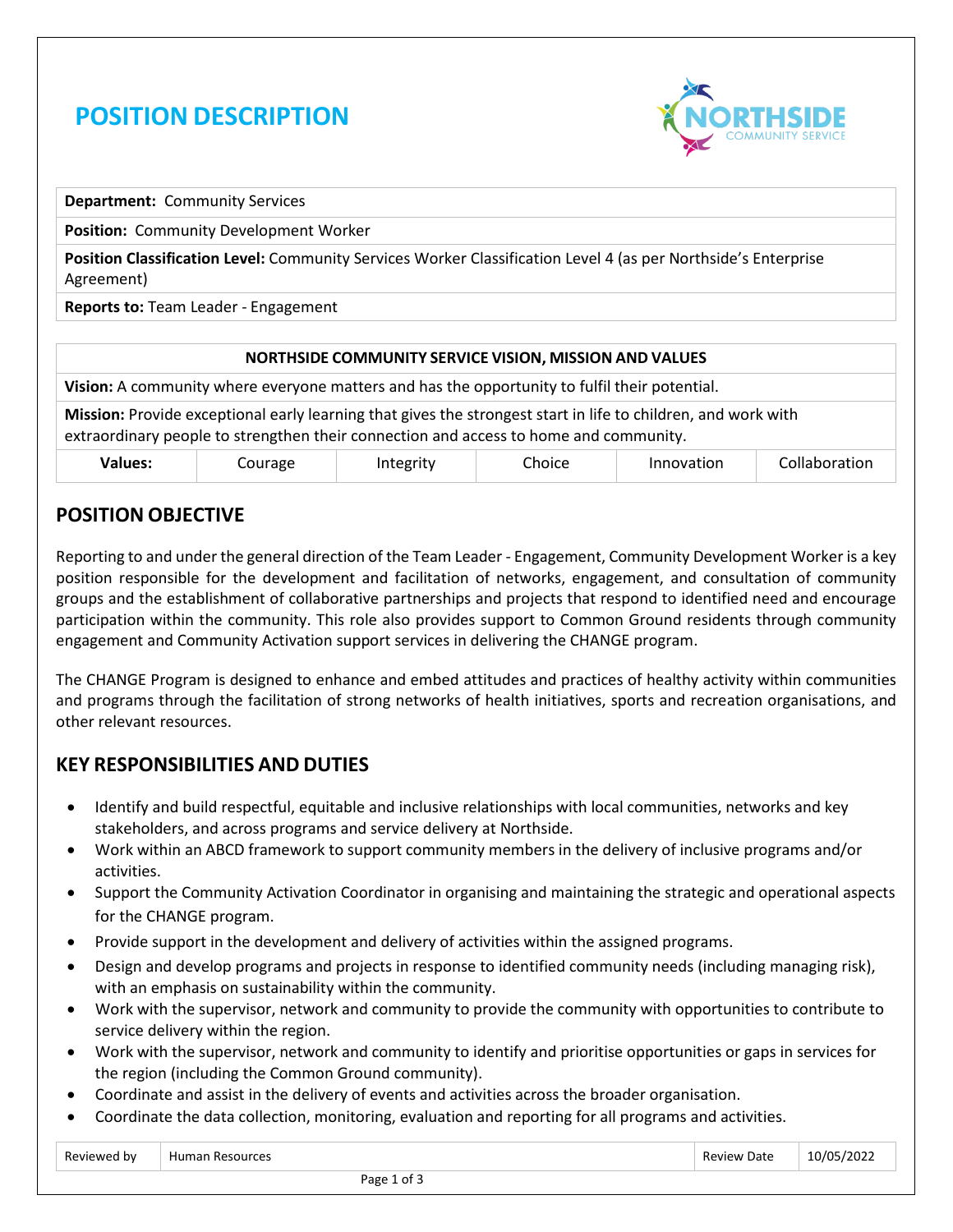- Coordinate the provision of resources (e.g., equipment, materials, etc. to internal and external stakeholders) to achieve program objectives.
- Identify, develop and nurture sound working relationships across all levels of the organisation, community, government etc. to discern opportunities for collaboration.
- Provide professional, current and relevant advice to stakeholders (internal and external).
- In collaboration with the Northside Human Resources Team, manage volunteers in relevant programs including; onboarding, retention, recognition, etc.
- Undertake other relevant duties as directed, consistent with the employee's skill, competence and training.
- Apply and uphold principles of equity and anti-discrimination in the workplace and adhere to organisational and legislative Health, Safety, and Environment requirements.

## **ESSENTIAL SKILLS, KNOWLEDGE AND EXPERIENCE**

- 1. Demonstrated experience in delivering community development projects.
- 2. Demonstrated experience in the development and implementation of community engagement initiatives and activities.
- 3. Demonstrated ability to build and maintain key stakeholder relationships across various levels and spheres.
- 4. Demonstrated experience in a range of community consultation methods, including both formal data collection and informal conversational collection.
- 5. Demonstrated experience in working with communities experiencing vulnerability and/or marginalization.
- 6. High-level communication skills with experience in reporting both internally and externally, both written and verbal.
- 7. Experience developing and implementing program logics, administrative tools, process, risk matrix and monitoring and evaluation matrix.
- 8. Ability to maintain privacy and confidentially at all times.

## **QUALIFICATIONS AND/OR TRAINING**

- A tertiary qualification in community development, social work or similar field with relevant experience; or
- Associate Diploma with substantial relevant experience; or
- Less formal qualifications with specialized skills in community development, social work or similar field.
- Full driver's licence.
- Full time access to a comprehensively insured car.

## **PHYSICAL REQUIREMENTS/ WORK ENVIRONMENT**

- Prolonged periods of sitting at a desk and working on a computer.
- Regular lifting, manual handling tasks (setting up and packing up community events).
- Able to work some weekends & public holidays.
- Driving to clients' or partnership organisations' locations.
- The position may require the use of personal vehicle to deliver Northside services.

#### **GENERAL EMPLOYMENT INFORMATION**

Northside Community Service is a child-safe organisation. We actively promote the safety and wellbeing of children and all Northside staff are committed to protecting children from abuse or harm.

Northside Community Service is an Equal Opportunity Employer. We value diversity and are committed to workforce diversity and equal opportunity. We recognise that the provision of supportive, safe and harassment free workplace is essential to high performance and promote flexible work, diversity and safety.

| Reviewed by<br><b>Review Date</b><br>Human Resources | 10/05/2022 |
|------------------------------------------------------|------------|
|------------------------------------------------------|------------|